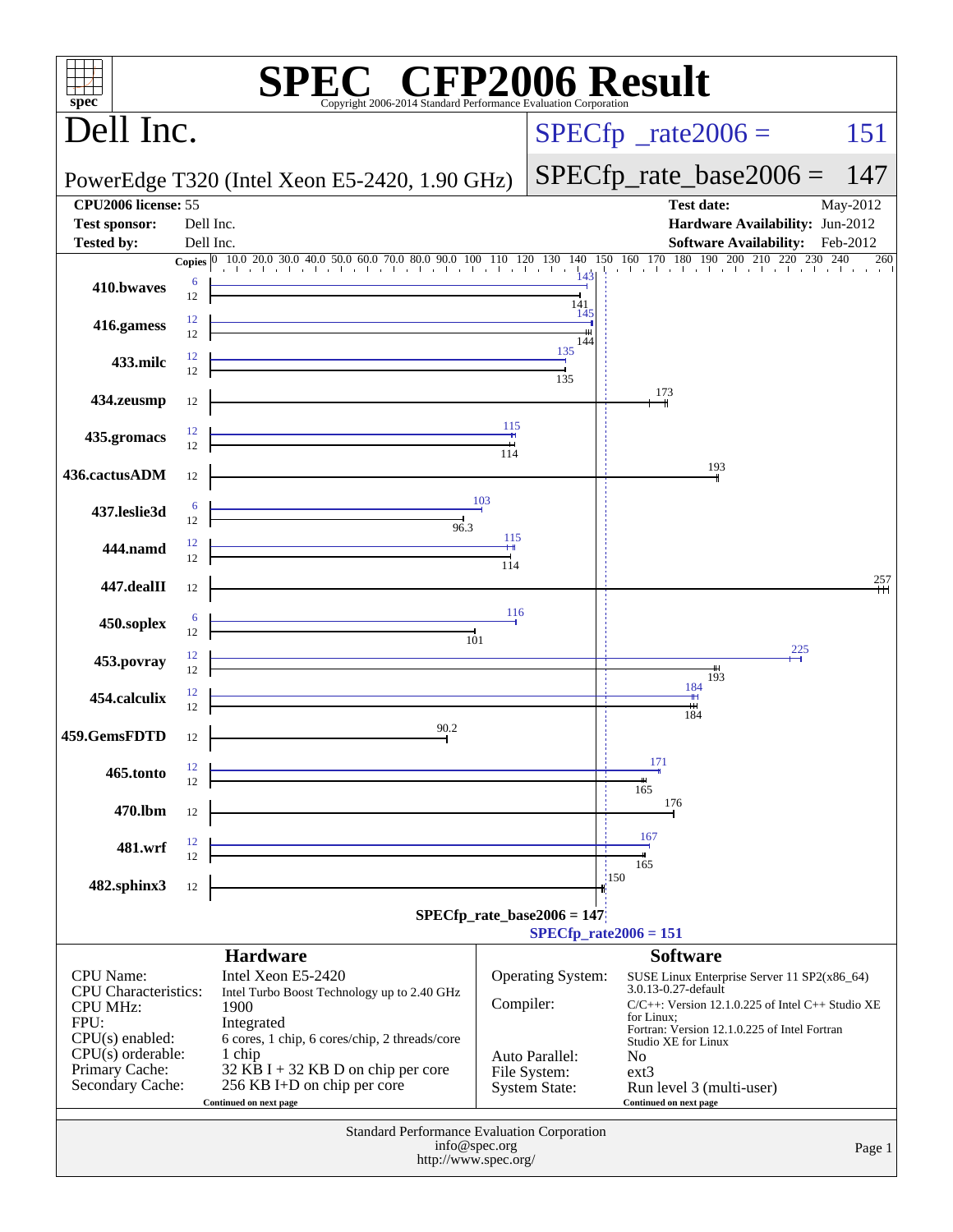## Dell Inc.

#### $SPECTp_rate2006 = 151$

PowerEdge T320 (Intel Xeon E5-2420, 1.90 GHz)

## [SPECfp\\_rate\\_base2006 =](http://www.spec.org/auto/cpu2006/Docs/result-fields.html#SPECfpratebase2006) 147

| CPU <sub>2006</sub> license: 55                                            |                                                                                                                                            |                                                            | May-2012<br><b>Test date:</b>             |
|----------------------------------------------------------------------------|--------------------------------------------------------------------------------------------------------------------------------------------|------------------------------------------------------------|-------------------------------------------|
| <b>Test sponsor:</b>                                                       | Dell Inc.                                                                                                                                  |                                                            | <b>Hardware Availability: Jun-2012</b>    |
| <b>Tested by:</b>                                                          | Dell Inc.                                                                                                                                  |                                                            | <b>Software Availability:</b><br>Feb-2012 |
| L3 Cache:<br>Other Cache:<br>Memory:<br>Disk Subsystem:<br>Other Hardware: | 15 MB I+D on chip per chip<br>None<br>48 GB (6 x 8 GB 2Rx4 PC3-12800R-11, ECC, running<br>at 1333 MHz)<br>1 x 300 GB 15000 RPM SAS<br>None | <b>Base Pointers:</b><br>Peak Pointers:<br>Other Software: | $32/64$ -bit<br>$32/64$ -bit<br>None      |

| <b>Results Table</b>                                                                                                             |               |                |       |                |       |                |       |               |                |              |                |              |                |              |
|----------------------------------------------------------------------------------------------------------------------------------|---------------|----------------|-------|----------------|-------|----------------|-------|---------------|----------------|--------------|----------------|--------------|----------------|--------------|
|                                                                                                                                  | <b>Base</b>   |                |       |                |       | <b>Peak</b>    |       |               |                |              |                |              |                |              |
| <b>Benchmark</b>                                                                                                                 | <b>Copies</b> | <b>Seconds</b> | Ratio | <b>Seconds</b> | Ratio | <b>Seconds</b> | Ratio | <b>Copies</b> | <b>Seconds</b> | <b>Ratio</b> | <b>Seconds</b> | <b>Ratio</b> | <b>Seconds</b> | <b>Ratio</b> |
| 410.bwaves                                                                                                                       | 12            | 1158           | 141   | 1157           | 141   | 1159           | 141   | 6             | 568            | 143          | 568            | 143          | 569            | 143          |
| $416$ .gamess                                                                                                                    | 12            | 1620           | 145   | 1643           | 143   | 1631           | 144   | 12            | 1616           | 145          | 1619           | 145          | 1614           | 146          |
| $433$ .milc                                                                                                                      | 12            | 815            | 135   | 815            | 135   | 816            | 135   | 12            | 814            | 135          | 814            | 135          | 814            | 135          |
| 434.zeusmp                                                                                                                       | 12            | 627            | 174   | 653            | 167   | 631            | 173   | 12            | 627            | 174          | 653            | 167          | 631            | <b>173</b>   |
| 435.gromacs                                                                                                                      | 12            | 740            | 116   | 752            | 114   | 752            | 114   | 12            | 746            | 115          | 737            | 116          | 747            | 115          |
| 436.cactusADM                                                                                                                    | 12            | 741            | 194   | 743            | 193   | 744            | 193   | 12            | 741            | 194          | 743            | 193          | 744            | 193          |
| 437.leslie3d                                                                                                                     | 12            | 1169           | 96.5  | 1172           | 96.2  | 1172           | 96.3  | 6             | 545            | 103          | 545            | 103          | 546            | 103          |
| 444.namd                                                                                                                         | 12            | 842            | 114   | 842            | 114   | 841            | 114   | 12            | 836            | 115          | 831            | 116          | 850            | 113          |
| 447.dealII                                                                                                                       | 12            | 540            | 254   | 532            | 258   | 535            | 257   | 12            | 540            | 254          | 532            | 258          | 535            | 257          |
| $450$ .soplex                                                                                                                    | 12            | 993            | 101   | 994            | 101   | 993            | 101   | 6             | 430            | 116          | 431            | 116          | 431            | 116          |
| 453.povray                                                                                                                       | 12            | 329            | 194   | 331            | 193   | 332            | 192   | 12            | 289            | 221          | 284            | 225          | 284            | 225          |
| 454.calculix                                                                                                                     | 12            | 541            | 183   | 534            | 185   | 538            | 184   | 12            | 533            | 186          | 537            | 184          | 540            | 184          |
| 459.GemsFDTD                                                                                                                     | 12            | 1411           | 90.2  | 1410           | 90.3  | 1414           | 90.1  | 12            | 1411           | 90.2         | 1410           | 90.3         | 1414           | 90.1         |
| $465$ .tonto                                                                                                                     | 12            | 715            | 165   | 712            | 166   | 718            | 165   | 12            | 691            | 171          | 692            | 171          | 689            | 171          |
| 470.1bm                                                                                                                          | 12            | 935            | 176   | 933            | 177   | 936            | 176   | 12            | 935            | 176          | 933            | 177          | 936            | 176          |
| 481.wrf                                                                                                                          | 12            | 811            | 165   | 813            | 165   | 809            | 166   | 12            | 802            | 167          | 801            | 167          | 802            | 167          |
| 482.sphinx3                                                                                                                      | 12            | 1559           | 150   | 1568           | 149   | 1564           | 150   | 12            | 1559           | 150          | 1568           | 149          | 1564           | <b>150</b>   |
| 1, 2, 1, 31<br><b>Controlled Advised Street</b><br>1.11<br>$\mathbf{D}$ .<br>$\mathbf{D}$ $\cdot$ 1.1<br>$\mathbf{1}$ .<br>$-11$ |               |                |       |                |       |                |       |               |                |              |                |              |                |              |

Results appear in the [order in which they were run.](http://www.spec.org/auto/cpu2006/Docs/result-fields.html#RunOrder) Bold underlined text [indicates a median measurement.](http://www.spec.org/auto/cpu2006/Docs/result-fields.html#Median)

#### **[Submit Notes](http://www.spec.org/auto/cpu2006/Docs/result-fields.html#SubmitNotes)**

 The numactl mechanism was used to bind copies to processors. The config file option 'submit' was used to generate numactl commands to bind each copy to a specific processor. For details, please see the config file.

#### **[Operating System Notes](http://www.spec.org/auto/cpu2006/Docs/result-fields.html#OperatingSystemNotes)**

Stack size set to unlimited using "ulimit -s unlimited"

#### **[Platform Notes](http://www.spec.org/auto/cpu2006/Docs/result-fields.html#PlatformNotes)**

 CPU Power Management set to Maximum Performance Memory Frequency set to Maximum Performance Turbo Boost set to Enabled Continued on next page

> Standard Performance Evaluation Corporation [info@spec.org](mailto:info@spec.org) <http://www.spec.org/>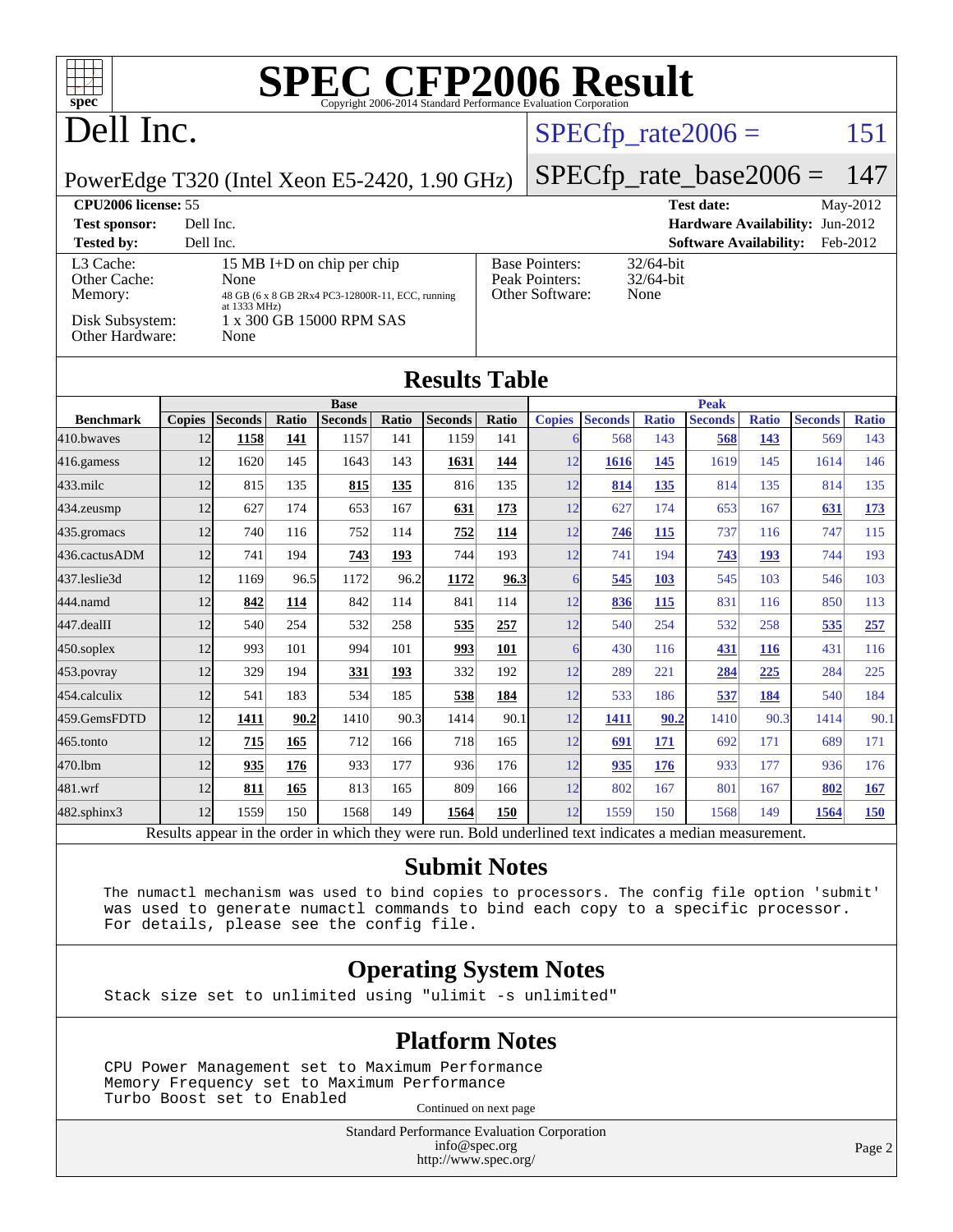## Dell Inc.

 $SPECTp\_rate2006 = 151$ 

PowerEdge T320 (Intel Xeon E5-2420, 1.90 GHz)

[SPECfp\\_rate\\_base2006 =](http://www.spec.org/auto/cpu2006/Docs/result-fields.html#SPECfpratebase2006) 147 **[CPU2006 license:](http://www.spec.org/auto/cpu2006/Docs/result-fields.html#CPU2006license)** 55 **[Test date:](http://www.spec.org/auto/cpu2006/Docs/result-fields.html#Testdate)** May-2012

**[Test sponsor:](http://www.spec.org/auto/cpu2006/Docs/result-fields.html#Testsponsor)** Dell Inc. **[Hardware Availability:](http://www.spec.org/auto/cpu2006/Docs/result-fields.html#HardwareAvailability)** Jun-2012 **[Tested by:](http://www.spec.org/auto/cpu2006/Docs/result-fields.html#Testedby)** Dell Inc. **[Software Availability:](http://www.spec.org/auto/cpu2006/Docs/result-fields.html#SoftwareAvailability)** Feb-2012

#### **[Platform Notes \(Continued\)](http://www.spec.org/auto/cpu2006/Docs/result-fields.html#PlatformNotes)**

 C States/C1E set to Enabled Sysinfo program /root/CPU2006-1.2/config/sysinfo.rev6800 \$Rev: 6800 \$ \$Date:: 2011-10-11 #\$ 6f2ebdff5032aaa42e583f96b07f99d3 running on linux-sxkz Wed May 30 01:05:11 2012 This section contains SUT (System Under Test) info as seen by some common utilities. To remove or add to this section, see: <http://www.spec.org/cpu2006/Docs/config.html#sysinfo> From /proc/cpuinfo model name : Intel(R) Xeon(R) CPU E5-2420 0 @ 1.90GHz 1 "physical id"s (chips) 12 "processors" cores, siblings (Caution: counting these is hw and system dependent. The following excerpts from /proc/cpuinfo might not be reliable. Use with caution.) cpu cores : 6 siblings : 12 physical 0: cores 0 1 2 3 4 5 cache size : 15360 KB From /proc/meminfo MemTotal: 49348896 kB HugePages\_Total: 0<br>Hugepagesize: 2048 kB Hugepagesize: /usr/bin/lsb\_release -d SUSE Linux Enterprise Server 11 (x86\_64) From /etc/\*release\* /etc/\*version\* SuSE-release: SUSE Linux Enterprise Server 11 (x86\_64) VERSION = 11 PATCHLEVEL = 2 uname -a: Linux linux-sxkz 3.0.13-0.27-default #1 SMP Wed Feb 15 13:33:49 UTC 2012 (d73692b) x86\_64 x86\_64 x86\_64 GNU/Linux run-level 3 May 29 10:00 last=S SPEC is set to: /root/CPU2006-1.2 Filesystem Type Size Used Avail Use% Mounted on<br>
/dev/sda2 ext3 271G 40G 218G 16% / 40G 218G 16% / Additional information from dmidecode: (End of data from sysinfo program)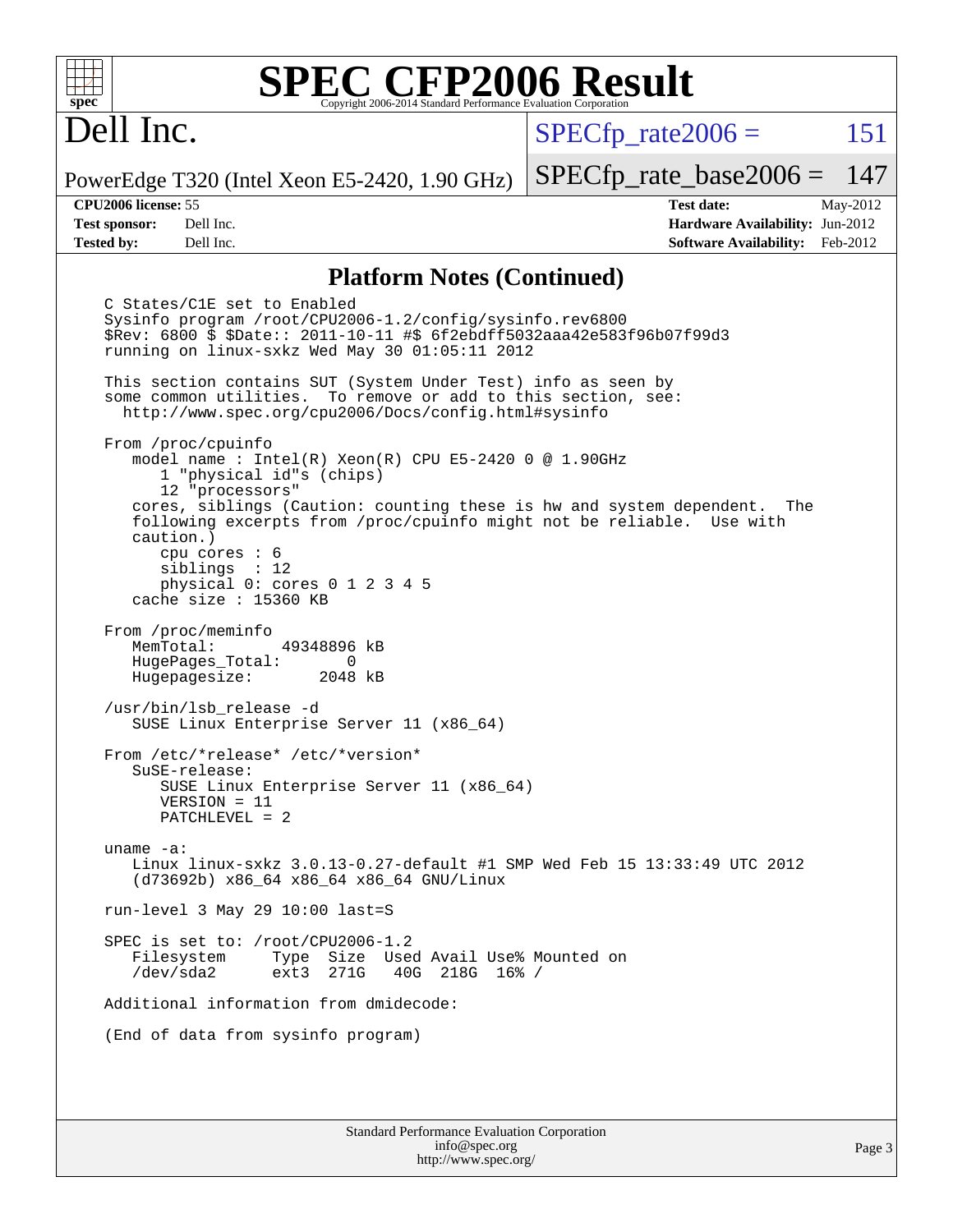| spec <sup>®</sup>                                                                                                                                                                                                                                                                                                                                                                                                                                                                                                                              | <b>SPEC CFP2006 Result</b><br>Copyright 2006-2014 Standard Performance Evaluation Corporation                             |
|------------------------------------------------------------------------------------------------------------------------------------------------------------------------------------------------------------------------------------------------------------------------------------------------------------------------------------------------------------------------------------------------------------------------------------------------------------------------------------------------------------------------------------------------|---------------------------------------------------------------------------------------------------------------------------|
| Dell Inc.                                                                                                                                                                                                                                                                                                                                                                                                                                                                                                                                      | 151<br>$SPECfp\_rate2006 =$                                                                                               |
| PowerEdge T320 (Intel Xeon E5-2420, 1.90 GHz)                                                                                                                                                                                                                                                                                                                                                                                                                                                                                                  | $SPECfp\_rate\_base2006 =$<br>147                                                                                         |
| <b>CPU2006</b> license: 55                                                                                                                                                                                                                                                                                                                                                                                                                                                                                                                     | <b>Test date:</b><br>May-2012                                                                                             |
| Dell Inc.<br><b>Test sponsor:</b>                                                                                                                                                                                                                                                                                                                                                                                                                                                                                                              | Hardware Availability: Jun-2012                                                                                           |
| <b>Tested by:</b><br>Dell Inc.                                                                                                                                                                                                                                                                                                                                                                                                                                                                                                                 | <b>Software Availability:</b><br>Feb-2012                                                                                 |
|                                                                                                                                                                                                                                                                                                                                                                                                                                                                                                                                                | <b>General Notes</b>                                                                                                      |
| Environment variables set by runspec before the start of the run:                                                                                                                                                                                                                                                                                                                                                                                                                                                                              | LD_LIBRARY_PATH = "/root/CPU2006-1.2/libs/32:/root/CPU2006-1.2/libs/64"                                                   |
| Binaries compiled on a system with 1x Core i7-860 CPU + 8GB<br>memory using RHEL5.5<br>Transparent Huge Pages enabled with:<br>echo always > /sys/kernel/mm/transparent_hugepage/enabled<br>Filesystem page cache cleared with:<br>echo 1><br>/proc/sys/vm/drop_caches<br>runspec command invoked through numactl i.e.:<br>numactl --interleave=all runspec <etc><br/>The Dell PowerEdge T320 and<br/>the Bull NovaScale T820 F3 models are electronically equivalent.<br/>The results have been measured on a Dell PowerEdge T320 model</etc> |                                                                                                                           |
| C benchmarks:<br>icc<br>$-m64$<br>$C++$ benchmarks:<br>icpc -m64<br>Fortran benchmarks:<br>ifort -m64<br>Benchmarks using both Fortran and C:<br>icc -m64 ifort -m64                                                                                                                                                                                                                                                                                                                                                                           | <b>Base Compiler Invocation</b>                                                                                           |
| 410.bwaves: -DSPEC_CPU_LP64<br>416.gamess: -DSPEC_CPU_LP64<br>433.milc: -DSPEC_CPU_LP64<br>434.zeusmp: - DSPEC CPU LP64<br>435.gromacs: -DSPEC_CPU_LP64 -nofor_main<br>436.cactusADM: -DSPEC_CPU_LP64 -nofor_main<br>437.leslie3d: -DSPEC_CPU_LP64<br>444.namd: - DSPEC_CPU_LP64<br>447.dealII: -DSPEC_CPU_LP64<br>450.soplex: -DSPEC_CPU_LP64<br>453.povray: - DSPEC_CPU_LP64<br>454.calculix: -DSPEC_CPU_LP64 -nofor_main<br>459.GemsFDTD: - DSPEC_CPU_LP64<br>465.tonto: -DSPEC_CPU_LP64<br>470.1bm: -DSPEC_CPU_LP64                        | <b>Base Portability Flags</b><br>481.wrf: -DSPEC_CPU_LP64 -DSPEC_CPU_CASE_FLAG -DSPEC_CPU_LINUX<br>Continued on next page |
|                                                                                                                                                                                                                                                                                                                                                                                                                                                                                                                                                | Standard Performance Evaluation Corporation                                                                               |
|                                                                                                                                                                                                                                                                                                                                                                                                                                                                                                                                                | info@spec.org<br>Page 4                                                                                                   |
|                                                                                                                                                                                                                                                                                                                                                                                                                                                                                                                                                | http://www.spec.org/                                                                                                      |
|                                                                                                                                                                                                                                                                                                                                                                                                                                                                                                                                                |                                                                                                                           |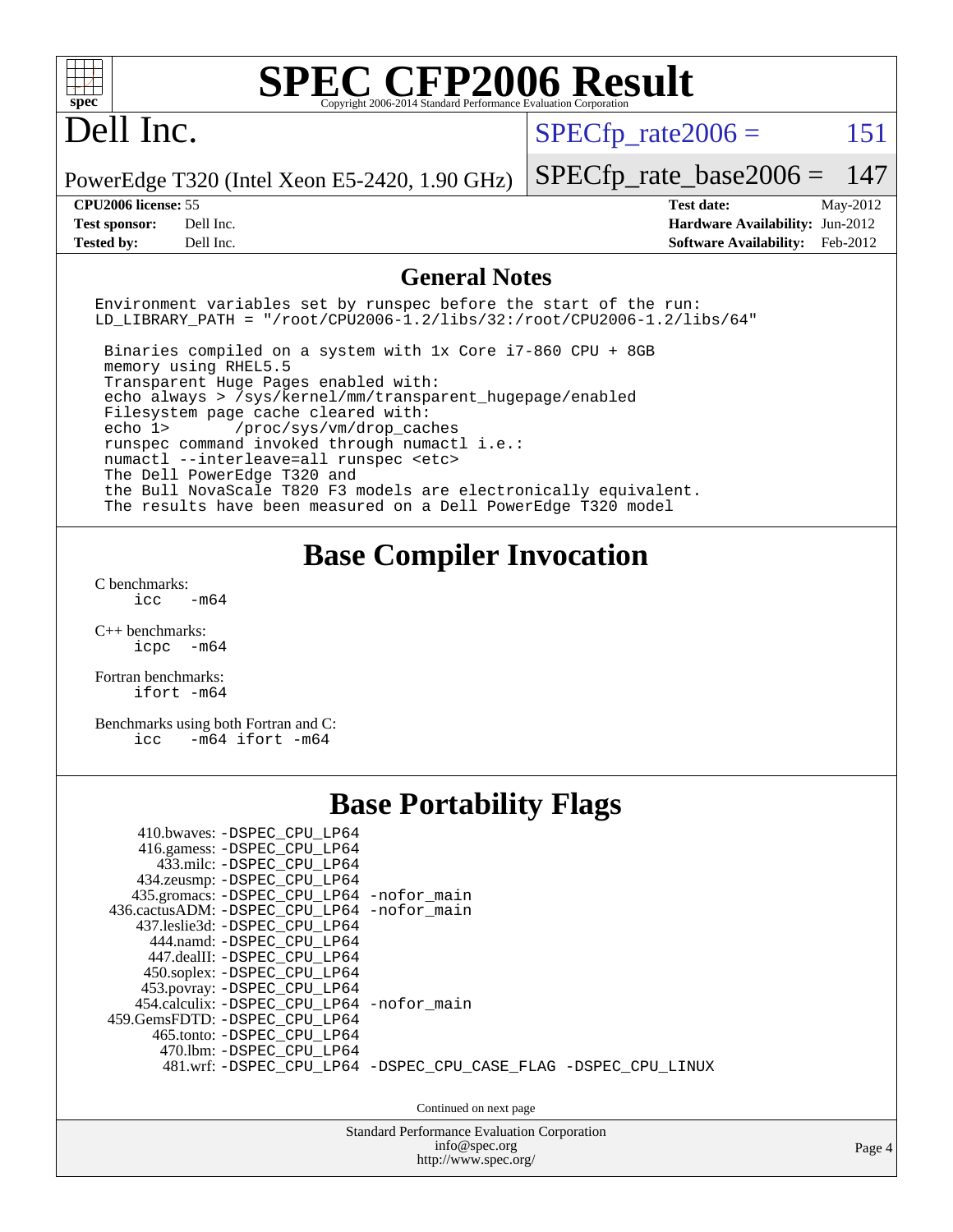

## Dell Inc.

 $SPECTp\_rate2006 = 151$ 

PowerEdge T320 (Intel Xeon E5-2420, 1.90 GHz)

[SPECfp\\_rate\\_base2006 =](http://www.spec.org/auto/cpu2006/Docs/result-fields.html#SPECfpratebase2006) 147

**[CPU2006 license:](http://www.spec.org/auto/cpu2006/Docs/result-fields.html#CPU2006license)** 55 **[Test date:](http://www.spec.org/auto/cpu2006/Docs/result-fields.html#Testdate)** May-2012 **[Test sponsor:](http://www.spec.org/auto/cpu2006/Docs/result-fields.html#Testsponsor)** Dell Inc. **[Hardware Availability:](http://www.spec.org/auto/cpu2006/Docs/result-fields.html#HardwareAvailability)** Jun-2012 **[Tested by:](http://www.spec.org/auto/cpu2006/Docs/result-fields.html#Testedby)** Dell Inc. **[Software Availability:](http://www.spec.org/auto/cpu2006/Docs/result-fields.html#SoftwareAvailability)** Feb-2012

## **[Base Portability Flags \(Continued\)](http://www.spec.org/auto/cpu2006/Docs/result-fields.html#BasePortabilityFlags)**

482.sphinx3: [-DSPEC\\_CPU\\_LP64](http://www.spec.org/cpu2006/results/res2012q3/cpu2006-20120703-23472.flags.html#suite_basePORTABILITY482_sphinx3_DSPEC_CPU_LP64)

### **[Base Optimization Flags](http://www.spec.org/auto/cpu2006/Docs/result-fields.html#BaseOptimizationFlags)**

[C benchmarks](http://www.spec.org/auto/cpu2006/Docs/result-fields.html#Cbenchmarks):

[-xAVX](http://www.spec.org/cpu2006/results/res2012q3/cpu2006-20120703-23472.flags.html#user_CCbase_f-xAVX) [-ipo](http://www.spec.org/cpu2006/results/res2012q3/cpu2006-20120703-23472.flags.html#user_CCbase_f-ipo) [-O3](http://www.spec.org/cpu2006/results/res2012q3/cpu2006-20120703-23472.flags.html#user_CCbase_f-O3) [-no-prec-div](http://www.spec.org/cpu2006/results/res2012q3/cpu2006-20120703-23472.flags.html#user_CCbase_f-no-prec-div) [-static](http://www.spec.org/cpu2006/results/res2012q3/cpu2006-20120703-23472.flags.html#user_CCbase_f-static) [-opt-prefetch](http://www.spec.org/cpu2006/results/res2012q3/cpu2006-20120703-23472.flags.html#user_CCbase_f-opt-prefetch) [-auto-p32](http://www.spec.org/cpu2006/results/res2012q3/cpu2006-20120703-23472.flags.html#user_CCbase_f-auto-p32) [-ansi-alias](http://www.spec.org/cpu2006/results/res2012q3/cpu2006-20120703-23472.flags.html#user_CCbase_f-ansi-alias) [-opt-mem-layout-trans=3](http://www.spec.org/cpu2006/results/res2012q3/cpu2006-20120703-23472.flags.html#user_CCbase_f-opt-mem-layout-trans_a7b82ad4bd7abf52556d4961a2ae94d5)

[C++ benchmarks:](http://www.spec.org/auto/cpu2006/Docs/result-fields.html#CXXbenchmarks)

[-xAVX](http://www.spec.org/cpu2006/results/res2012q3/cpu2006-20120703-23472.flags.html#user_CXXbase_f-xAVX) [-ipo](http://www.spec.org/cpu2006/results/res2012q3/cpu2006-20120703-23472.flags.html#user_CXXbase_f-ipo) [-O3](http://www.spec.org/cpu2006/results/res2012q3/cpu2006-20120703-23472.flags.html#user_CXXbase_f-O3) [-no-prec-div](http://www.spec.org/cpu2006/results/res2012q3/cpu2006-20120703-23472.flags.html#user_CXXbase_f-no-prec-div) [-static](http://www.spec.org/cpu2006/results/res2012q3/cpu2006-20120703-23472.flags.html#user_CXXbase_f-static) [-opt-prefetch](http://www.spec.org/cpu2006/results/res2012q3/cpu2006-20120703-23472.flags.html#user_CXXbase_f-opt-prefetch) [-auto-p32](http://www.spec.org/cpu2006/results/res2012q3/cpu2006-20120703-23472.flags.html#user_CXXbase_f-auto-p32) [-ansi-alias](http://www.spec.org/cpu2006/results/res2012q3/cpu2006-20120703-23472.flags.html#user_CXXbase_f-ansi-alias) [-opt-mem-layout-trans=3](http://www.spec.org/cpu2006/results/res2012q3/cpu2006-20120703-23472.flags.html#user_CXXbase_f-opt-mem-layout-trans_a7b82ad4bd7abf52556d4961a2ae94d5)

[Fortran benchmarks](http://www.spec.org/auto/cpu2006/Docs/result-fields.html#Fortranbenchmarks):

[-xAVX](http://www.spec.org/cpu2006/results/res2012q3/cpu2006-20120703-23472.flags.html#user_FCbase_f-xAVX) [-ipo](http://www.spec.org/cpu2006/results/res2012q3/cpu2006-20120703-23472.flags.html#user_FCbase_f-ipo) [-O3](http://www.spec.org/cpu2006/results/res2012q3/cpu2006-20120703-23472.flags.html#user_FCbase_f-O3) [-no-prec-div](http://www.spec.org/cpu2006/results/res2012q3/cpu2006-20120703-23472.flags.html#user_FCbase_f-no-prec-div) [-static](http://www.spec.org/cpu2006/results/res2012q3/cpu2006-20120703-23472.flags.html#user_FCbase_f-static) [-opt-prefetch](http://www.spec.org/cpu2006/results/res2012q3/cpu2006-20120703-23472.flags.html#user_FCbase_f-opt-prefetch)

[Benchmarks using both Fortran and C](http://www.spec.org/auto/cpu2006/Docs/result-fields.html#BenchmarksusingbothFortranandC):

[-xAVX](http://www.spec.org/cpu2006/results/res2012q3/cpu2006-20120703-23472.flags.html#user_CC_FCbase_f-xAVX) [-ipo](http://www.spec.org/cpu2006/results/res2012q3/cpu2006-20120703-23472.flags.html#user_CC_FCbase_f-ipo) [-O3](http://www.spec.org/cpu2006/results/res2012q3/cpu2006-20120703-23472.flags.html#user_CC_FCbase_f-O3) [-no-prec-div](http://www.spec.org/cpu2006/results/res2012q3/cpu2006-20120703-23472.flags.html#user_CC_FCbase_f-no-prec-div) [-static](http://www.spec.org/cpu2006/results/res2012q3/cpu2006-20120703-23472.flags.html#user_CC_FCbase_f-static) [-opt-prefetch](http://www.spec.org/cpu2006/results/res2012q3/cpu2006-20120703-23472.flags.html#user_CC_FCbase_f-opt-prefetch) [-auto-p32](http://www.spec.org/cpu2006/results/res2012q3/cpu2006-20120703-23472.flags.html#user_CC_FCbase_f-auto-p32) [-ansi-alias](http://www.spec.org/cpu2006/results/res2012q3/cpu2006-20120703-23472.flags.html#user_CC_FCbase_f-ansi-alias) [-opt-mem-layout-trans=3](http://www.spec.org/cpu2006/results/res2012q3/cpu2006-20120703-23472.flags.html#user_CC_FCbase_f-opt-mem-layout-trans_a7b82ad4bd7abf52556d4961a2ae94d5)

#### **[Peak Compiler Invocation](http://www.spec.org/auto/cpu2006/Docs/result-fields.html#PeakCompilerInvocation)**

[C benchmarks](http://www.spec.org/auto/cpu2006/Docs/result-fields.html#Cbenchmarks):  $\text{icc}$   $-\text{m64}$ 

[C++ benchmarks \(except as noted below\):](http://www.spec.org/auto/cpu2006/Docs/result-fields.html#CXXbenchmarksexceptasnotedbelow) [icpc -m64](http://www.spec.org/cpu2006/results/res2012q3/cpu2006-20120703-23472.flags.html#user_CXXpeak_intel_icpc_64bit_bedb90c1146cab66620883ef4f41a67e)

450.soplex: [icpc -m32](http://www.spec.org/cpu2006/results/res2012q3/cpu2006-20120703-23472.flags.html#user_peakCXXLD450_soplex_intel_icpc_4e5a5ef1a53fd332b3c49e69c3330699)

[Fortran benchmarks](http://www.spec.org/auto/cpu2006/Docs/result-fields.html#Fortranbenchmarks): [ifort -m64](http://www.spec.org/cpu2006/results/res2012q3/cpu2006-20120703-23472.flags.html#user_FCpeak_intel_ifort_64bit_ee9d0fb25645d0210d97eb0527dcc06e)

[Benchmarks using both Fortran and C](http://www.spec.org/auto/cpu2006/Docs/result-fields.html#BenchmarksusingbothFortranandC): [icc -m64](http://www.spec.org/cpu2006/results/res2012q3/cpu2006-20120703-23472.flags.html#user_CC_FCpeak_intel_icc_64bit_0b7121f5ab7cfabee23d88897260401c) [ifort -m64](http://www.spec.org/cpu2006/results/res2012q3/cpu2006-20120703-23472.flags.html#user_CC_FCpeak_intel_ifort_64bit_ee9d0fb25645d0210d97eb0527dcc06e)

#### **[Peak Portability Flags](http://www.spec.org/auto/cpu2006/Docs/result-fields.html#PeakPortabilityFlags)**

 410.bwaves: [-DSPEC\\_CPU\\_LP64](http://www.spec.org/cpu2006/results/res2012q3/cpu2006-20120703-23472.flags.html#suite_peakPORTABILITY410_bwaves_DSPEC_CPU_LP64) 416.gamess: [-DSPEC\\_CPU\\_LP64](http://www.spec.org/cpu2006/results/res2012q3/cpu2006-20120703-23472.flags.html#suite_peakPORTABILITY416_gamess_DSPEC_CPU_LP64) 433.milc: [-DSPEC\\_CPU\\_LP64](http://www.spec.org/cpu2006/results/res2012q3/cpu2006-20120703-23472.flags.html#suite_peakPORTABILITY433_milc_DSPEC_CPU_LP64) 434.zeusmp: [-DSPEC\\_CPU\\_LP64](http://www.spec.org/cpu2006/results/res2012q3/cpu2006-20120703-23472.flags.html#suite_peakPORTABILITY434_zeusmp_DSPEC_CPU_LP64) 435.gromacs: [-DSPEC\\_CPU\\_LP64](http://www.spec.org/cpu2006/results/res2012q3/cpu2006-20120703-23472.flags.html#suite_peakPORTABILITY435_gromacs_DSPEC_CPU_LP64) [-nofor\\_main](http://www.spec.org/cpu2006/results/res2012q3/cpu2006-20120703-23472.flags.html#user_peakLDPORTABILITY435_gromacs_f-nofor_main) 436.cactusADM: [-DSPEC\\_CPU\\_LP64](http://www.spec.org/cpu2006/results/res2012q3/cpu2006-20120703-23472.flags.html#suite_peakPORTABILITY436_cactusADM_DSPEC_CPU_LP64) [-nofor\\_main](http://www.spec.org/cpu2006/results/res2012q3/cpu2006-20120703-23472.flags.html#user_peakLDPORTABILITY436_cactusADM_f-nofor_main)

Continued on next page

Standard Performance Evaluation Corporation [info@spec.org](mailto:info@spec.org) <http://www.spec.org/>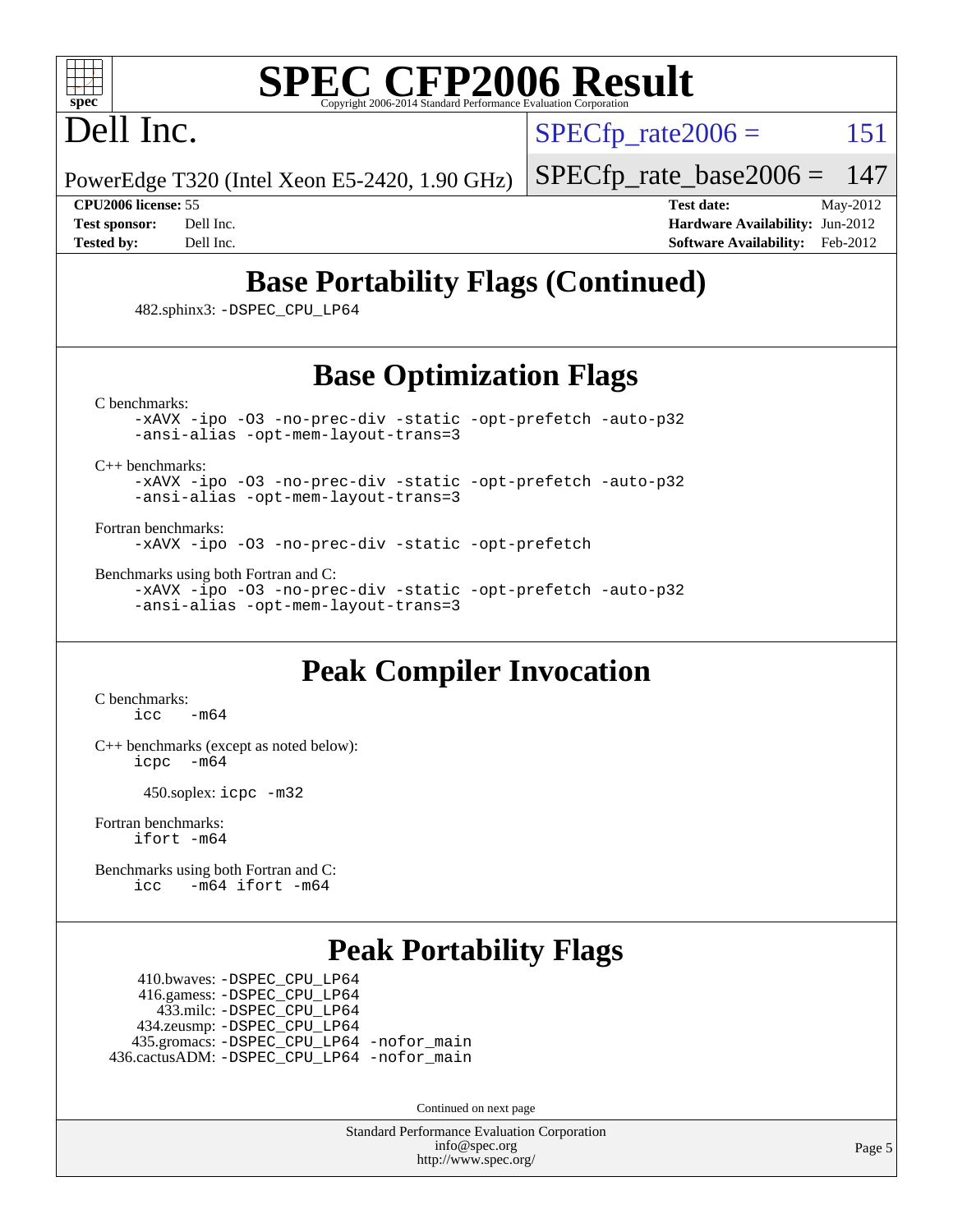

## Dell Inc.

 $SPECTp\_rate2006 = 151$ 

PowerEdge T320 (Intel Xeon E5-2420, 1.90 GHz)

[SPECfp\\_rate\\_base2006 =](http://www.spec.org/auto/cpu2006/Docs/result-fields.html#SPECfpratebase2006) 147

**[CPU2006 license:](http://www.spec.org/auto/cpu2006/Docs/result-fields.html#CPU2006license)** 55 **[Test date:](http://www.spec.org/auto/cpu2006/Docs/result-fields.html#Testdate)** May-2012 **[Test sponsor:](http://www.spec.org/auto/cpu2006/Docs/result-fields.html#Testsponsor)** Dell Inc. **[Hardware Availability:](http://www.spec.org/auto/cpu2006/Docs/result-fields.html#HardwareAvailability)** Jun-2012 **[Tested by:](http://www.spec.org/auto/cpu2006/Docs/result-fields.html#Testedby)** Dell Inc. **[Software Availability:](http://www.spec.org/auto/cpu2006/Docs/result-fields.html#SoftwareAvailability)** Feb-2012

### **[Peak Portability Flags \(Continued\)](http://www.spec.org/auto/cpu2006/Docs/result-fields.html#PeakPortabilityFlags)**

 437.leslie3d: [-DSPEC\\_CPU\\_LP64](http://www.spec.org/cpu2006/results/res2012q3/cpu2006-20120703-23472.flags.html#suite_peakPORTABILITY437_leslie3d_DSPEC_CPU_LP64) 444.namd: [-DSPEC\\_CPU\\_LP64](http://www.spec.org/cpu2006/results/res2012q3/cpu2006-20120703-23472.flags.html#suite_peakPORTABILITY444_namd_DSPEC_CPU_LP64) 447.dealII: [-DSPEC\\_CPU\\_LP64](http://www.spec.org/cpu2006/results/res2012q3/cpu2006-20120703-23472.flags.html#suite_peakPORTABILITY447_dealII_DSPEC_CPU_LP64) 453.povray: [-DSPEC\\_CPU\\_LP64](http://www.spec.org/cpu2006/results/res2012q3/cpu2006-20120703-23472.flags.html#suite_peakPORTABILITY453_povray_DSPEC_CPU_LP64) 454.calculix: [-DSPEC\\_CPU\\_LP64](http://www.spec.org/cpu2006/results/res2012q3/cpu2006-20120703-23472.flags.html#suite_peakPORTABILITY454_calculix_DSPEC_CPU_LP64) [-nofor\\_main](http://www.spec.org/cpu2006/results/res2012q3/cpu2006-20120703-23472.flags.html#user_peakLDPORTABILITY454_calculix_f-nofor_main) 459.GemsFDTD: [-DSPEC\\_CPU\\_LP64](http://www.spec.org/cpu2006/results/res2012q3/cpu2006-20120703-23472.flags.html#suite_peakPORTABILITY459_GemsFDTD_DSPEC_CPU_LP64) 465.tonto: [-DSPEC\\_CPU\\_LP64](http://www.spec.org/cpu2006/results/res2012q3/cpu2006-20120703-23472.flags.html#suite_peakPORTABILITY465_tonto_DSPEC_CPU_LP64) 470.lbm: [-DSPEC\\_CPU\\_LP64](http://www.spec.org/cpu2006/results/res2012q3/cpu2006-20120703-23472.flags.html#suite_peakPORTABILITY470_lbm_DSPEC_CPU_LP64) 481.wrf: [-DSPEC\\_CPU\\_LP64](http://www.spec.org/cpu2006/results/res2012q3/cpu2006-20120703-23472.flags.html#suite_peakPORTABILITY481_wrf_DSPEC_CPU_LP64) [-DSPEC\\_CPU\\_CASE\\_FLAG](http://www.spec.org/cpu2006/results/res2012q3/cpu2006-20120703-23472.flags.html#b481.wrf_peakCPORTABILITY_DSPEC_CPU_CASE_FLAG) [-DSPEC\\_CPU\\_LINUX](http://www.spec.org/cpu2006/results/res2012q3/cpu2006-20120703-23472.flags.html#b481.wrf_peakCPORTABILITY_DSPEC_CPU_LINUX) 482.sphinx3: [-DSPEC\\_CPU\\_LP64](http://www.spec.org/cpu2006/results/res2012q3/cpu2006-20120703-23472.flags.html#suite_peakPORTABILITY482_sphinx3_DSPEC_CPU_LP64)

#### **[Peak Optimization Flags](http://www.spec.org/auto/cpu2006/Docs/result-fields.html#PeakOptimizationFlags)**

[C benchmarks](http://www.spec.org/auto/cpu2006/Docs/result-fields.html#Cbenchmarks):

433.milc:  $-x$ AVX(pass 2)  $-p$ rof-gen(pass 1)  $-p$ ipo(pass 2)  $-03$ (pass 2) [-no-prec-div](http://www.spec.org/cpu2006/results/res2012q3/cpu2006-20120703-23472.flags.html#user_peakPASS2_CFLAGSPASS2_LDFLAGS433_milc_f-no-prec-div)(pass 2) [-prof-use](http://www.spec.org/cpu2006/results/res2012q3/cpu2006-20120703-23472.flags.html#user_peakPASS2_CFLAGSPASS2_LDFLAGS433_milc_prof_use_bccf7792157ff70d64e32fe3e1250b55)(pass 2) [-static](http://www.spec.org/cpu2006/results/res2012q3/cpu2006-20120703-23472.flags.html#user_peakOPTIMIZE433_milc_f-static) [-auto-ilp32](http://www.spec.org/cpu2006/results/res2012q3/cpu2006-20120703-23472.flags.html#user_peakCOPTIMIZE433_milc_f-auto-ilp32) [-opt-mem-layout-trans=3](http://www.spec.org/cpu2006/results/res2012q3/cpu2006-20120703-23472.flags.html#user_peakCOPTIMIZE433_milc_f-opt-mem-layout-trans_a7b82ad4bd7abf52556d4961a2ae94d5)

 $470$ .lbm: basepeak = yes

482.sphinx3: basepeak = yes

[C++ benchmarks:](http://www.spec.org/auto/cpu2006/Docs/result-fields.html#CXXbenchmarks)

444.namd:  $-xAVX(pass 2)$  $-xAVX(pass 2)$  [-prof-gen](http://www.spec.org/cpu2006/results/res2012q3/cpu2006-20120703-23472.flags.html#user_peakPASS1_CXXFLAGSPASS1_LDFLAGS444_namd_prof_gen_e43856698f6ca7b7e442dfd80e94a8fc)(pass 1) [-ipo](http://www.spec.org/cpu2006/results/res2012q3/cpu2006-20120703-23472.flags.html#user_peakPASS2_CXXFLAGSPASS2_LDFLAGS444_namd_f-ipo)(pass 2) [-O3](http://www.spec.org/cpu2006/results/res2012q3/cpu2006-20120703-23472.flags.html#user_peakPASS2_CXXFLAGSPASS2_LDFLAGS444_namd_f-O3)(pass 2) [-no-prec-div](http://www.spec.org/cpu2006/results/res2012q3/cpu2006-20120703-23472.flags.html#user_peakPASS2_CXXFLAGSPASS2_LDFLAGS444_namd_f-no-prec-div)(pass 2) [-prof-use](http://www.spec.org/cpu2006/results/res2012q3/cpu2006-20120703-23472.flags.html#user_peakPASS2_CXXFLAGSPASS2_LDFLAGS444_namd_prof_use_bccf7792157ff70d64e32fe3e1250b55)(pass 2) [-fno-alias](http://www.spec.org/cpu2006/results/res2012q3/cpu2006-20120703-23472.flags.html#user_peakCXXOPTIMIZE444_namd_f-no-alias_694e77f6c5a51e658e82ccff53a9e63a) [-auto-ilp32](http://www.spec.org/cpu2006/results/res2012q3/cpu2006-20120703-23472.flags.html#user_peakCXXOPTIMIZE444_namd_f-auto-ilp32)

447.dealII: basepeak = yes

 $450$ .soplex:  $-x$ AVX(pass 2)  $-p$ rof-gen(pass 1)  $-i$ po(pass 2)  $-03$ (pass 2) [-no-prec-div](http://www.spec.org/cpu2006/results/res2012q3/cpu2006-20120703-23472.flags.html#user_peakPASS2_CXXFLAGSPASS2_LDFLAGS450_soplex_f-no-prec-div)(pass 2) [-prof-use](http://www.spec.org/cpu2006/results/res2012q3/cpu2006-20120703-23472.flags.html#user_peakPASS2_CXXFLAGSPASS2_LDFLAGS450_soplex_prof_use_bccf7792157ff70d64e32fe3e1250b55)(pass 2) [-opt-malloc-options=3](http://www.spec.org/cpu2006/results/res2012q3/cpu2006-20120703-23472.flags.html#user_peakOPTIMIZE450_soplex_f-opt-malloc-options_13ab9b803cf986b4ee62f0a5998c2238)

 453.povray: [-xAVX](http://www.spec.org/cpu2006/results/res2012q3/cpu2006-20120703-23472.flags.html#user_peakPASS2_CXXFLAGSPASS2_LDFLAGS453_povray_f-xAVX)(pass 2) [-prof-gen](http://www.spec.org/cpu2006/results/res2012q3/cpu2006-20120703-23472.flags.html#user_peakPASS1_CXXFLAGSPASS1_LDFLAGS453_povray_prof_gen_e43856698f6ca7b7e442dfd80e94a8fc)(pass 1) [-ipo](http://www.spec.org/cpu2006/results/res2012q3/cpu2006-20120703-23472.flags.html#user_peakPASS2_CXXFLAGSPASS2_LDFLAGS453_povray_f-ipo)(pass 2) [-O3](http://www.spec.org/cpu2006/results/res2012q3/cpu2006-20120703-23472.flags.html#user_peakPASS2_CXXFLAGSPASS2_LDFLAGS453_povray_f-O3)(pass 2) [-no-prec-div](http://www.spec.org/cpu2006/results/res2012q3/cpu2006-20120703-23472.flags.html#user_peakPASS2_CXXFLAGSPASS2_LDFLAGS453_povray_f-no-prec-div)(pass 2) [-prof-use](http://www.spec.org/cpu2006/results/res2012q3/cpu2006-20120703-23472.flags.html#user_peakPASS2_CXXFLAGSPASS2_LDFLAGS453_povray_prof_use_bccf7792157ff70d64e32fe3e1250b55)(pass 2) [-unroll4](http://www.spec.org/cpu2006/results/res2012q3/cpu2006-20120703-23472.flags.html#user_peakCXXOPTIMIZE453_povray_f-unroll_4e5e4ed65b7fd20bdcd365bec371b81f) [-ansi-alias](http://www.spec.org/cpu2006/results/res2012q3/cpu2006-20120703-23472.flags.html#user_peakCXXOPTIMIZE453_povray_f-ansi-alias)

[Fortran benchmarks](http://www.spec.org/auto/cpu2006/Docs/result-fields.html#Fortranbenchmarks):

 410.bwaves: [-xAVX](http://www.spec.org/cpu2006/results/res2012q3/cpu2006-20120703-23472.flags.html#user_peakPASS2_FFLAGSPASS2_LDFLAGS410_bwaves_f-xAVX)(pass 2) [-prof-gen](http://www.spec.org/cpu2006/results/res2012q3/cpu2006-20120703-23472.flags.html#user_peakPASS1_FFLAGSPASS1_LDFLAGS410_bwaves_prof_gen_e43856698f6ca7b7e442dfd80e94a8fc)(pass 1) [-ipo](http://www.spec.org/cpu2006/results/res2012q3/cpu2006-20120703-23472.flags.html#user_peakPASS2_FFLAGSPASS2_LDFLAGS410_bwaves_f-ipo)(pass 2) [-O3](http://www.spec.org/cpu2006/results/res2012q3/cpu2006-20120703-23472.flags.html#user_peakPASS2_FFLAGSPASS2_LDFLAGS410_bwaves_f-O3)(pass 2) [-no-prec-div](http://www.spec.org/cpu2006/results/res2012q3/cpu2006-20120703-23472.flags.html#user_peakPASS2_FFLAGSPASS2_LDFLAGS410_bwaves_f-no-prec-div)(pass 2) [-prof-use](http://www.spec.org/cpu2006/results/res2012q3/cpu2006-20120703-23472.flags.html#user_peakPASS2_FFLAGSPASS2_LDFLAGS410_bwaves_prof_use_bccf7792157ff70d64e32fe3e1250b55)(pass 2) [-static](http://www.spec.org/cpu2006/results/res2012q3/cpu2006-20120703-23472.flags.html#user_peakOPTIMIZE410_bwaves_f-static)

 416.gamess: [-xAVX](http://www.spec.org/cpu2006/results/res2012q3/cpu2006-20120703-23472.flags.html#user_peakPASS2_FFLAGSPASS2_LDFLAGS416_gamess_f-xAVX)(pass 2) [-prof-gen](http://www.spec.org/cpu2006/results/res2012q3/cpu2006-20120703-23472.flags.html#user_peakPASS1_FFLAGSPASS1_LDFLAGS416_gamess_prof_gen_e43856698f6ca7b7e442dfd80e94a8fc)(pass 1) [-ipo](http://www.spec.org/cpu2006/results/res2012q3/cpu2006-20120703-23472.flags.html#user_peakPASS2_FFLAGSPASS2_LDFLAGS416_gamess_f-ipo)(pass 2) [-O3](http://www.spec.org/cpu2006/results/res2012q3/cpu2006-20120703-23472.flags.html#user_peakPASS2_FFLAGSPASS2_LDFLAGS416_gamess_f-O3)(pass 2) [-no-prec-div](http://www.spec.org/cpu2006/results/res2012q3/cpu2006-20120703-23472.flags.html#user_peakPASS2_FFLAGSPASS2_LDFLAGS416_gamess_f-no-prec-div)(pass 2) [-prof-use](http://www.spec.org/cpu2006/results/res2012q3/cpu2006-20120703-23472.flags.html#user_peakPASS2_FFLAGSPASS2_LDFLAGS416_gamess_prof_use_bccf7792157ff70d64e32fe3e1250b55)(pass 2) [-unroll2](http://www.spec.org/cpu2006/results/res2012q3/cpu2006-20120703-23472.flags.html#user_peakOPTIMIZE416_gamess_f-unroll_784dae83bebfb236979b41d2422d7ec2) [-inline-level=0](http://www.spec.org/cpu2006/results/res2012q3/cpu2006-20120703-23472.flags.html#user_peakOPTIMIZE416_gamess_f-inline-level_318d07a09274ad25e8d15dbfaa68ba50) [-scalar-rep-](http://www.spec.org/cpu2006/results/res2012q3/cpu2006-20120703-23472.flags.html#user_peakOPTIMIZE416_gamess_f-disablescalarrep_abbcad04450fb118e4809c81d83c8a1d) [-static](http://www.spec.org/cpu2006/results/res2012q3/cpu2006-20120703-23472.flags.html#user_peakOPTIMIZE416_gamess_f-static)

434.zeusmp: basepeak = yes

Continued on next page

Standard Performance Evaluation Corporation [info@spec.org](mailto:info@spec.org) <http://www.spec.org/>